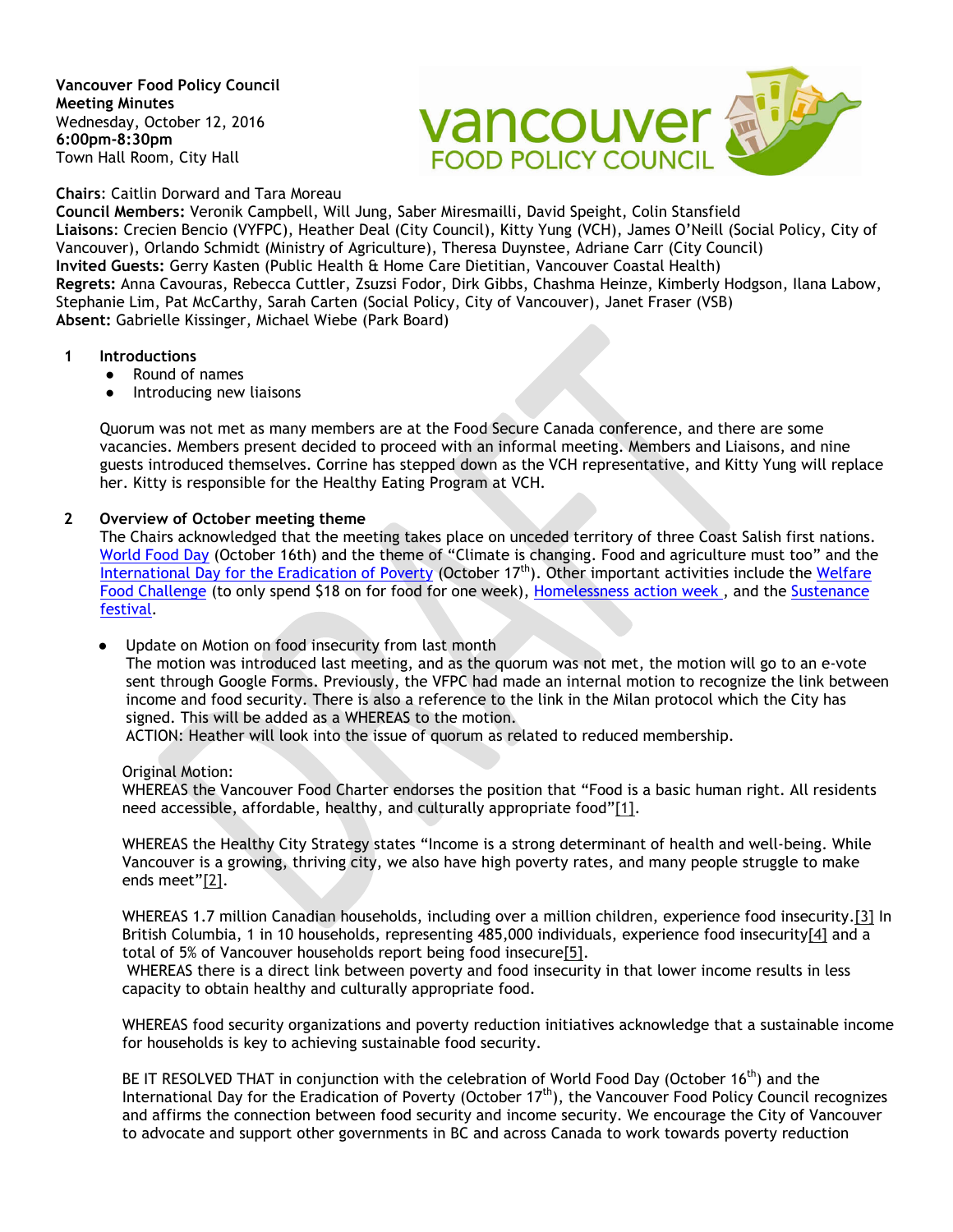initiatives in partnership with communities, as well as to advocate for a provincial poverty reduction strategy and a national food strategy.

[\[1\]](https://wm-s.glb.shawcable.net/zimbra/mail%23m_-8070438285450686271_m_-8091425522353786442__ftnref1) City of Vancouver, "Vancouver Food Charter", [http://vancouver.ca/files/cov/Van\\_Food\\_Charter.pdf,](http://vancouver.ca/files/cov/Van_Food_Charter.pdf) (January, 2007), 2.

[\[2\]](https://wm-s.glb.shawcable.net/zimbra/mail%23m_-8070438285450686271_m_-8091425522353786442__ftnref2) City of Vancouver, "Healthy City Strategy: Our Goals: Making Ends Meet and Working Well", [http://vancouver.ca/people-programs/healthy-city-strategy.aspx,](http://vancouver.ca/people-programs/healthy-city-strategy.aspx) (accessed Sep 10, 2016).

[\[3\]](https://wm-s.glb.shawcable.net/zimbra/mail%23m_-8070438285450686271_m_-8091425522353786442__ftnref3) Laura Track, "Hungry for Justice: Advancing a Right to Food for Children in BC," [https://bccla.org/our\\_work/hungry-for-justice-advancing-a-right-to-food-for-children-in-bc/,](https://bccla.org/our_work/hungry-for-justice-advancing-a-right-to-food-for-children-in-bc/) (March 7, 2016).

[\[4\]](https://wm-s.glb.shawcable.net/zimbra/mail%23m_-8070438285450686271_m_-8091425522353786442__ftnref4) PROOF Food Insecurity Policy Research, "Priority health indicators for British Columbia: Household food insecurity indicator report", [http://www.phsa.ca/population-public-health](http://www.phsa.ca/population-public-health-site/Documents/Household%20food%20insecurity%20in%20BC_full%20report.pdf)[site/Documents/Household%20food%20insecurity%20in%20BC\\_full%20report.pdf,](http://www.phsa.ca/population-public-health-site/Documents/Household%20food%20insecurity%20in%20BC_full%20report.pdf) (August, 2016), 2.

[\[5\]](https://wm-s.glb.shawcable.net/zimbra/mail%23m_-8070438285450686271_m_-8091425522353786442__ftnref5) City of Vancouver, "What Feeds Us: Vancouver Food Strategy", [http://vancouver.ca/files/cov/vancouver](http://vancouver.ca/files/cov/vancouver-food-strategy-final.PDF)[food-strategy-final.PDF,](http://vancouver.ca/files/cov/vancouver-food-strategy-final.PDF) (January, 2013), 28.

### **3 The Cost of Eating in BC**

Guest Presentation from Gerry Kasten (Public Health & Home Care Dietitian, Vancouver Coastal Health) on the findings of the [Food Costing in BC 2015](http://www.phsa.ca/population-public-health-site/Documents/2015%20Food%20Costing%20in%20BC%20-%20FINAL.pdf) report.

Gerry was invited to speak about food costing in BC, and specifically Vancouver. He clarified that the statements expressed are his, and do not constitute positions of VCH or its affiliates.

Every two years, dieticians and volunteers do food costing in grocery stores in BC, which is compiled by provincial health services. The report states that the average cost to feed a family of four with nutritious food for one month in VCH was \$977 for 2015, and in Vancouver \$1,011. When high-end establishments are removed (four were included), the figure falls to \$952/month. The main issue is what proportion of their income people spend on food. For a middle-class family of four, 16% of average income is spent on food, however low income families spend on average 48% on food. Ten percent of families in Vancouver are food insecure, and report lower positive general physical and mental health. When people are food insecure, it costs the system more. It was noted that 65% of food insecure individuals are employed, and that food insecurity is both a poverty issue and a women's issue. The report notes that the only solution is to ensure that families have adequate income, and that foodbased solutions are insufficient, despite having other positive benefits.

#### **Discussion**

- It is difficult to model for families; social assistance rates are paid by child whether they are 3 or 17. The median income is used as a starting point.
- Q: With the motion from the Right to Food working group to raise awareness of link between poverty and food security, how can we go from advocacy to action? A: There is discourse at the federal level about a guaranteed annual income, and calls to provide feedback. When low income seniors receive a guaranteed income at age 65, food insecurity drops. Encourage discourse. Advocating for living wage, along with subsidized daycare, housing. Talk to elected officials, MLAs. If we invest, our health care costs will drop. Food banks are advocating, talking to ministers. The message needs to be heard many times. Dieticians of Canada website have similar reports for other provinces.
- It was suggested that the VFPC could host an all candidates meeting in advance of the provincial election, as previously done with the municipal and federal elections.
- Members were encouraged to learn about and participate in the Welfare food challenge, and also to blog about it to engage more people and provide the coalition with tools to use in advocacy.
- Gerry referred to a research study in Mexico *Opportunidades* where research subjects were given \$50/month to spend however they wanted. All reported positive outcomes. It is unclear what the impact is in Seattle since they adopted a \$15/hour wage policy. Only pertains to city employees. An earlier study with guaranteed income in Delphin, Manitoba saw increased health and education outcomes.

Small group breakouts – members and guests broke into one of the following groups: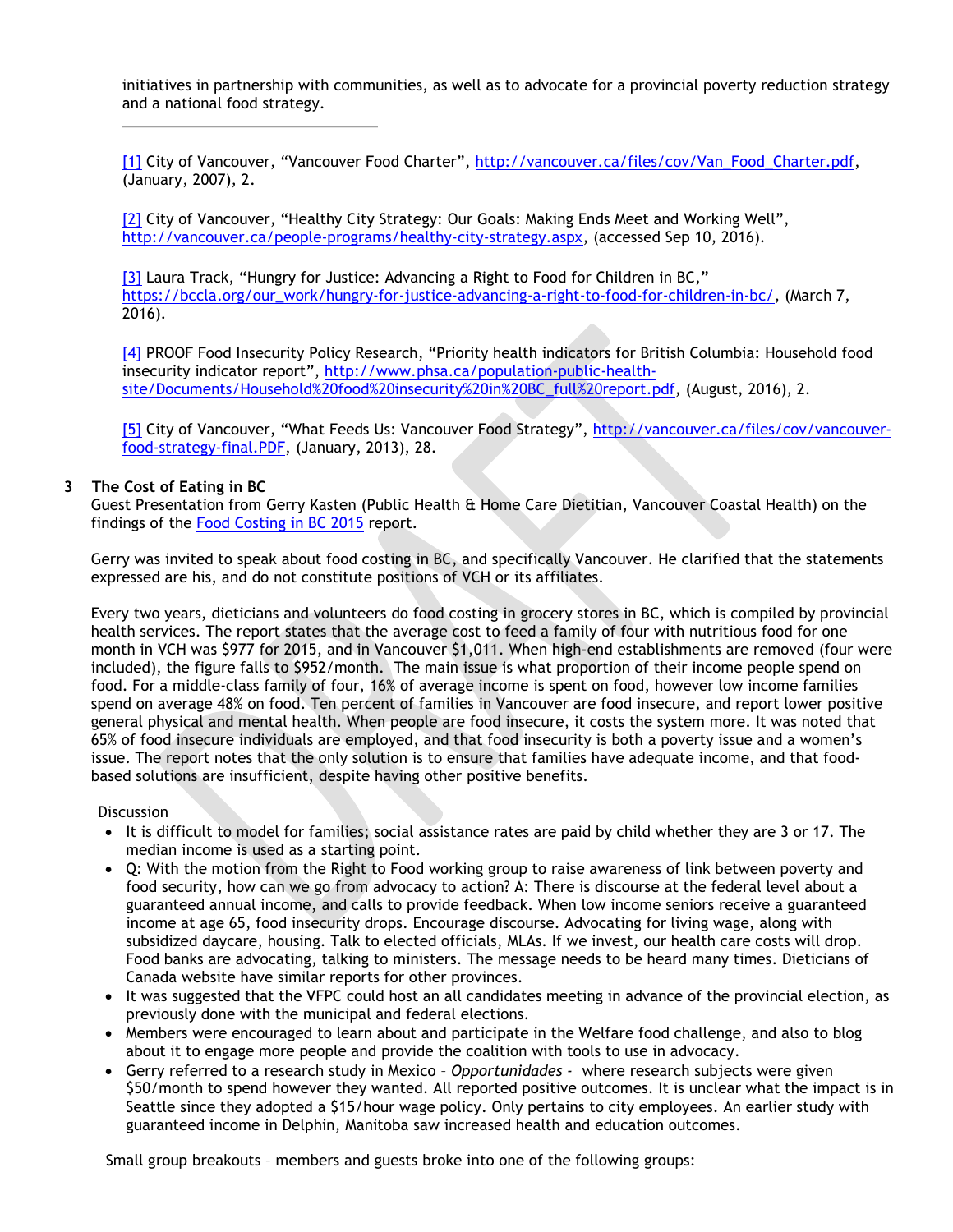- a. Connection to Food Strategy and other food policies: How could the focus of the Vancouver Food Strategy be expanded to include actions to address rising costs of food in Vancouver? How could the VFPC support/advocate for this?
- b. Connection to School Food: How can VFPC support expanding the focus of school-based hunger awareness promotions (such as food bank collection drives, 24 hour fasts, World Food Day events) to increase schools' learnings about Individual and household food insecurity?
- c. Aside from adjusting wages and/or social assistance rates, how can VFPC support advocacy that will put more money in people's budgets for food? (e.g. subsidized day care, subsidizing/paying for education…)

#### Report back and discussion from breakout groups

Food strategy – Academic links to policy could be stronger. There was a suggestion to engage secondary schools to do education, recognizing the power of students as next leaders. Seeing where needs are in neighbourhoods through Neighbourhood Food Networks and increasing the ability to measurement impacts. Figuring out a way for food businesses to reduce waste, so not downloading costs to consumers, increasing awareness and knowledge of food recovery systems, ability to connect available food to needs. One action 5.4 – we need to do some advocacy to provincial government need to tie into the motion; a WHEREAS clause could be added. Link can be made in the Healthy City strategy and Community Economic Development strategy, particularly in DTES. The most recent draft mentions the link but there is no long-term vision. ACTION: Colin will update the FPC on the content as links to food once it has passed.

School Food – There was recognition that it is a challenging issue as the VSB is currently in a crisis. There are basic challenges in finding info on how to advocate with many players. It was suggested that impact hiring could be used when hiring and for procurement. There is potential for action through 'community schools' teams (different funding) with 'vulnerable' students. Nutrition education should be mandatory. There is an opportunity to raise the profile of the issue with the upcoming election. Issue is complex with many players (VSB, teachers, MLAs). Fresh Roots is a model that employs youth to increase their food security and employability. Youth need support to get into the green economy to gain skills to earn more. It was noted that there are many federal funding opportunities for recent graduates in agriculture, and a need to advocate for support and increased funding. Education for youth and for their families through initiatives such as 'Bring your parents to school day' that involve community.

# **Other**

This discourse is about food, but this issue is really about income. There are groups that advocate for other subsidies, VFPC may be able to help with the food piece. The City can buy land and encourage urban agriculture; other policy ideas are welcome. There is a need to continue good activities, while being aware that basis is income. Critics say that further development of local food system will cause the price of food to rise but there are other benefits. There was a suggestion to change hours of school to align with the workday so people would not need to pay before-after school care. As the VFPC enters our new term, it was suggested that a working group liaise with other advocacy groups. Metro Vancouver alliance is a coalition that addresses many issues. A suggestion was made to add it to the selection criteria for VFPC membership.

ACTION: Gerry will send documents for Caitlin to post online.

#### **4 Working Group dates**

### ● Waste

Members attended the 2040 waste event; overall attendance was 80-85. There is engagement with staff from the city on zero waste. There will be 5 workshops it total, with one on food. Mapped points of loss, talked about the roles and responsibilities of the city and institutions. All notes, proceedings, and action items will feed into the COV 2014 Zero Waste Strategy . Scale is important (personal, family, neighbourhood, municipal, provincial, national, international), as is knowing where the waste is on that scale and in those systems. It was noted that the session in single use containers is also relevant to food waste. ACTION: Will will attend and take notes. Chris (staff) knows that VFPC wants to be engaged and will be in touch. Dirk and Tara are both on the waste advisory council. It was noted that there is public confusion between 'organics' and 'organic agriculture'.

# Urban Farming

Marc is the representative and is away at FSC. The group has not met recently and is waiting for the farmers to finish the season. No urban farms have gone through the licensing process yet, likely due to a combination of a busy season and reluctance to go first. The City has spoken to the VUFS and will provide extra support,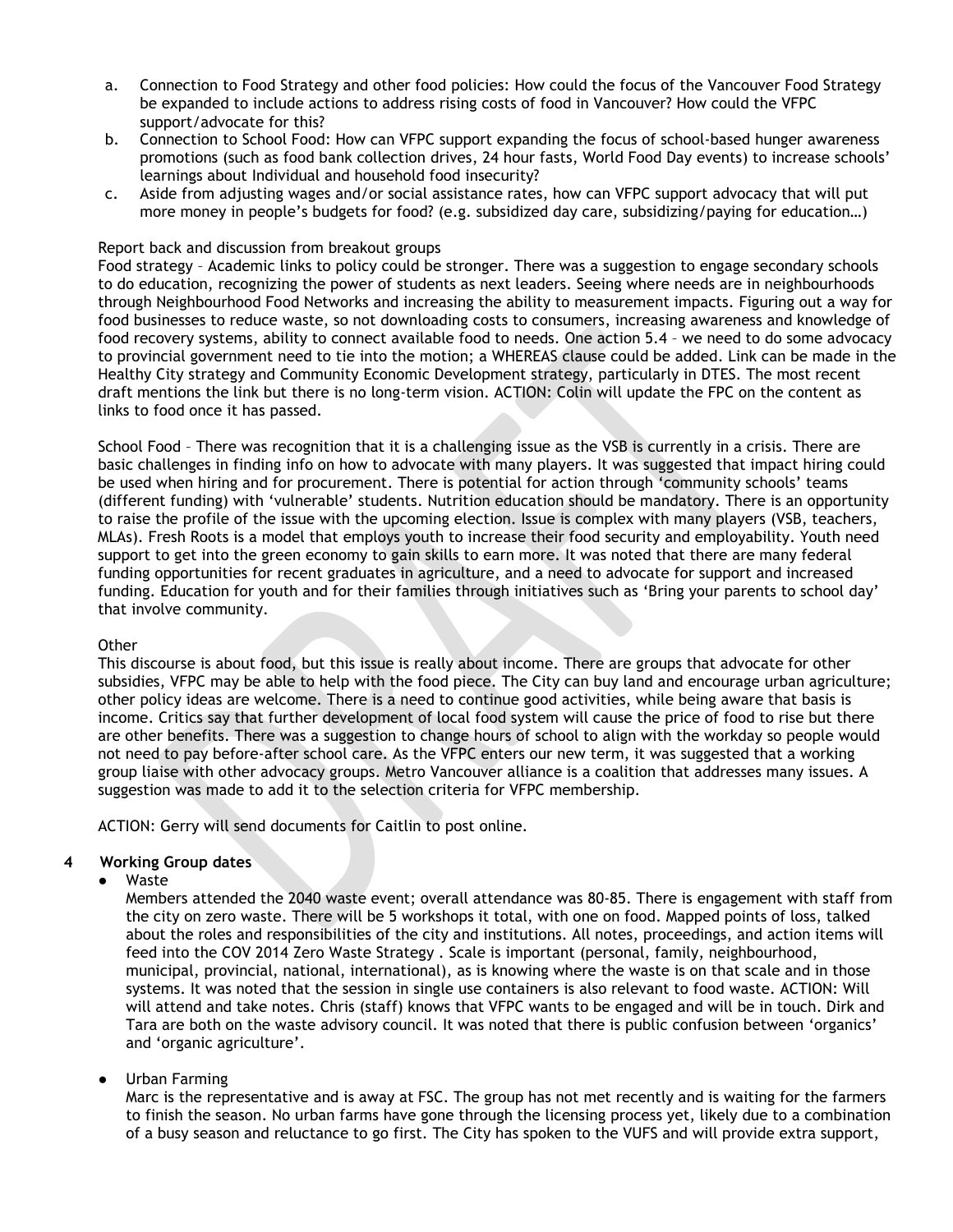and has hired a building specialist. Heather noted that the slow uptake is similar to other activities that had flown under the radar before being legitimized.

When students in the farmer training program have questions, it is not always clear who they should speak to. A role for the working group could be to reach out to them as future farmers. Orlando noted that he obtained a building permit and (non-farmer) business license for his farm in Abbotsford. ACTION: Tara will follow up with Marc and Ilana to explore how to provide support to urban farmers.

**Development** 

The group plans to reconvene soon. There is an upcoming sustainability workshop for NE false creek. The group cannot attend but will look at the notes.

● School Food

Funding was secured from the Coalition for Healthy School Food to send members to the annual meeting and to connect with other member organizations. The former co-chair Antonietta stepped down; Anna attended to represent the group. The motion to support youth programs by enhancing food access in schools passed unanimously, and will provide \$80k to the Strathcona community centre. In the report that went to council, 250 students were identified as vulnerable, but with few individuals in many schools, no solution was found for how to provide food to them at a reasonable cost.

# GMO/GE

The municipality of Duncan passed a motion to become a GE-free zone and refrain from purchasing GE plants. The group has not yet been able to contact representatives, but found there are 16 similar municipalities in BC that do not buy GE plants or animals. It is clear that this is one way that the city can be a GE free zone. There could also be a requirement that no GE food could be purchased from vendors. The Union of BC Municipalities is asking for province to be GE-free. It was clarified that in Duncan GE is separate from GMO. The distinction needs to be clear; however, the definition is changing with new technologies (e.g. CRISPR). It was suggested that this working group be called Biotechnology rather than GMO/GE so that it includes new and emerging technologies.

● Right to Food No representatives present.

# **5 Liaison Updates**

#### *Reporting Framework*

- *What*? Report on the item(s) (prioritize those that are actionable)
- *Now what*? How can VFPC take action?

#### *Liaisons*

● City Staff

 $\circ$  The City was honoured to be nominated for a [Milan food policy pact](http://www.milanurbanfoodpolicypact.org/) international award. One of the six categories is Governance, and the City of Vancouver won for its work on the Food Strategy. The Canadian embassy will the accept award and will show the food video.

 $\circ$  FPC membership - application deadline is 5pm on Oct 28<sup>th</sup> - members were reminded to re-apply. The new Council will be named in the new year. Meeting dates for 2017 have been booked. A blog post on website explains the membership process; members are encouraged to share with networks. ACTION: Caitlin and Tara will send a reminder about the gaps in membership.

Council of councils meeting Nov 9 - Three slides of highlights will be presented with the top accomplishments, priorities, and future goals. The annual report is a summary of the slides in written format and will be rolled into a larger report with other advisory groups. ACTION: Chairs will circulate slides for feedback.

- $\circ$  [Sustainable food systems grant](http://vancouver.ca/people-programs/sustainable-food-systems-grants.aspx)  is due this Friday October 14<sup>th</sup>.<br>
Urban Agriculture deadline to submit Expression of Interest has
- [Urban Agriculture](http://vancouver.ca/people-programs/start-a-new-community-garden.aspx)  deadline to submit Expression of Interest has passed. Applications will be reviewed in the coming weeks with Engineering and Parks.
- $\circ$  City Hall the East Wing will be removed, and there are plans for an urban farm on City Hall, possibly on the podium. An RFP will be launched in the new year.
- **Other** 
	- o City Council
		- Meatless Monday There has been correspondence surrounding the motion. Councillor Carr will follow up, and is exploring whether the City can promote it rather that proclaim it. With the